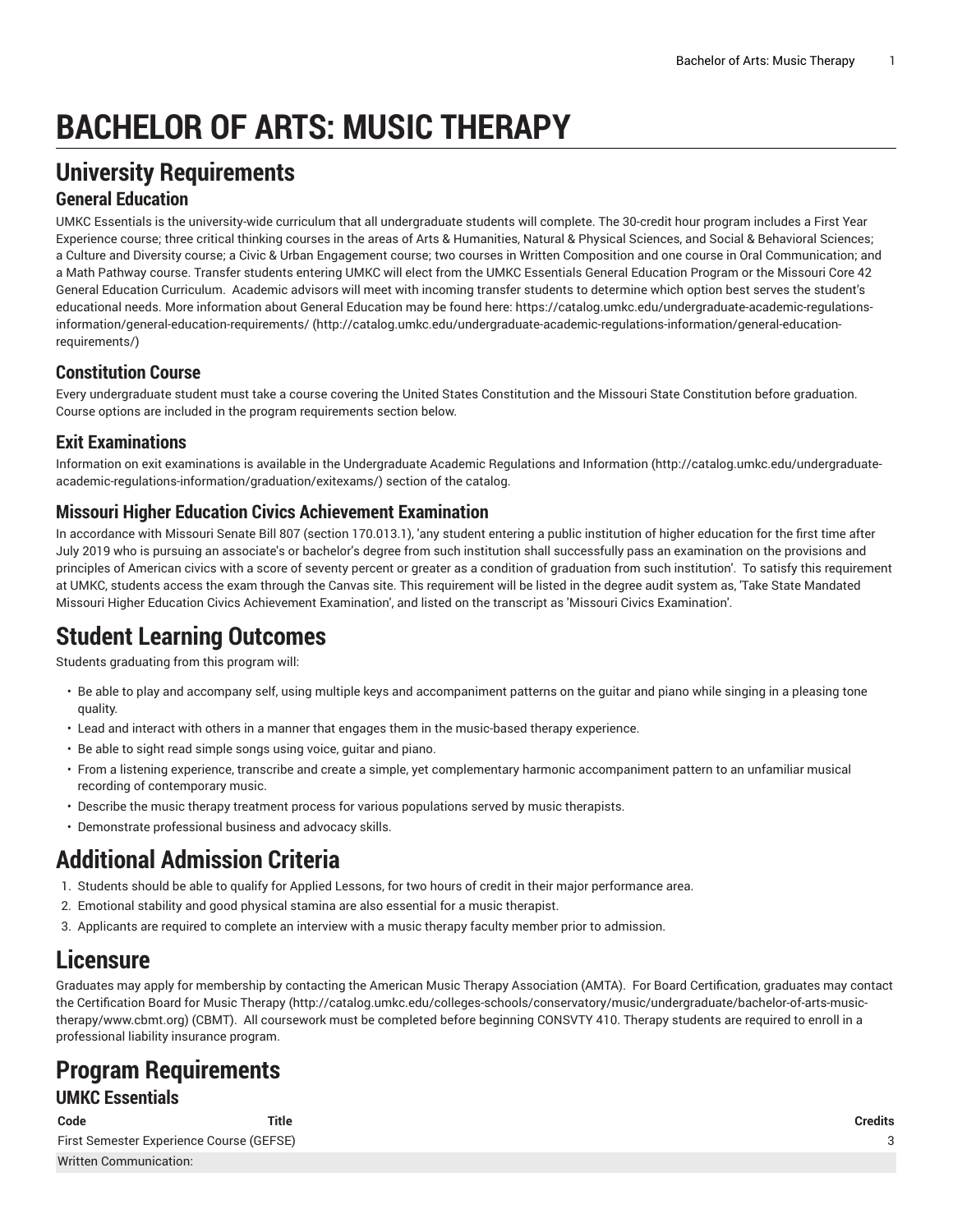| ENGLISH 110                                                  | Introduction to Academic Prose                                                             | 3  |
|--------------------------------------------------------------|--------------------------------------------------------------------------------------------|----|
| <b>ENGLISH 225</b>                                           | English II: Intermediate Academic Prose                                                    | 3  |
| Oral Communication (choose one of the following):            |                                                                                            | 3  |
| COMM-ST 110                                                  | Fundamentals of Effective Speaking and Listening                                           |    |
| COMM-ST 140                                                  | Introduction to Communication                                                              |    |
| COMM-ST 212                                                  | <b>Argumentation And Debate</b>                                                            |    |
| COMM-ST 277                                                  | Interpersonal Communication                                                                |    |
| Math Pathway (choose one of the following):                  |                                                                                            | 3  |
| <b>MATH 116</b>                                              | Mathematics For Liberal Arts                                                               |    |
| <b>STAT 115</b>                                              | <b>Statistical Reasoning</b>                                                               |    |
| <b>MATH 110</b>                                              | Precalculus Algebra                                                                        |    |
| <b>MATH 120</b>                                              | Precalculus                                                                                |    |
| Any 200-level MATH or STAT course                            |                                                                                            |    |
|                                                              | ACT Math Sub-score of 28 or higher; or SAT Math Sub-score of 660 or higher                 |    |
|                                                              | Critical Thinking in Arts & Humanities (GECRT-AH; Satisfied in program requirements below) |    |
|                                                              | Critical Thinking in Natural & Physical Sciences (GECRT-SC)                                | 3  |
| Critical Thinking in Social & Behavioral Sciences (GECRT-SS) |                                                                                            | 3  |
| Culture & Diversity Course (GECDV)                           |                                                                                            | 3  |
| Civic & Urban Engagement Course (GECUE)                      |                                                                                            | 3  |
| <b>Total Credits</b>                                         |                                                                                            | 27 |

#### **Constitution Course Requirement**

Section 170.011.1 of the Missouri Revised Statutes, 2015, states that all candidates for a degree issued by a college or university in the state of Missouri must have "satisfactorily passed an examination on the provisions and principles of the Constitution of the United States and of the state of Missouri, and in American history and American institutions."

Courses at UMKC that satisfy this state requirement are:

| Code                         | Title                                      | <b>Credits</b> |
|------------------------------|--------------------------------------------|----------------|
| Choose one of the following: |                                            | 3              |
| CJC 364                      | The Supreme Court And The Criminal Process |                |
| HISTORY 101                  | U.S. History to 1877                       |                |
| HISTORY 102                  | U.S. History Since 1877                    |                |
| HONORS 230                   | <b>Honors American Government</b>          |                |
| POL-SCI 210                  | American Government                        |                |

Total Credits 3

There are a few other ways this requirement can be satisfied for students transferring to UMKC:

• Take an equivalent course from the list above at a regionally accredited institution.

- Earn credit for one of the above courses through AP, IB, or CLEP.
- Take a course that directly satisfies the Missouri Constitution Requirement at another Missouri institution.
- Have a previous bachelors degree (or higher) from a regionally accredited institution.
- Have an Associate of Arts degree from a regionally accredited institution.
- Complete the 42 Hour Core at a Missouri institution and have it listed on the official transcript.

#### **Major Requirements**

Students must earn a grade of C or better in all major coursework.

| Code                                                      | Title               | Credits |
|-----------------------------------------------------------|---------------------|---------|
| CONSVTY 151 (MUSE; satisfies GECRT-AH course requirement) |                     | 3       |
| <b>Keyboard Skills</b>                                    |                     |         |
| CONSVTY 110                                               | Keyboard Skills I   |         |
| CONSVTY 123                                               | Keyboard Skills II  |         |
| CONSVTY 223                                               | Keyboard Skills III |         |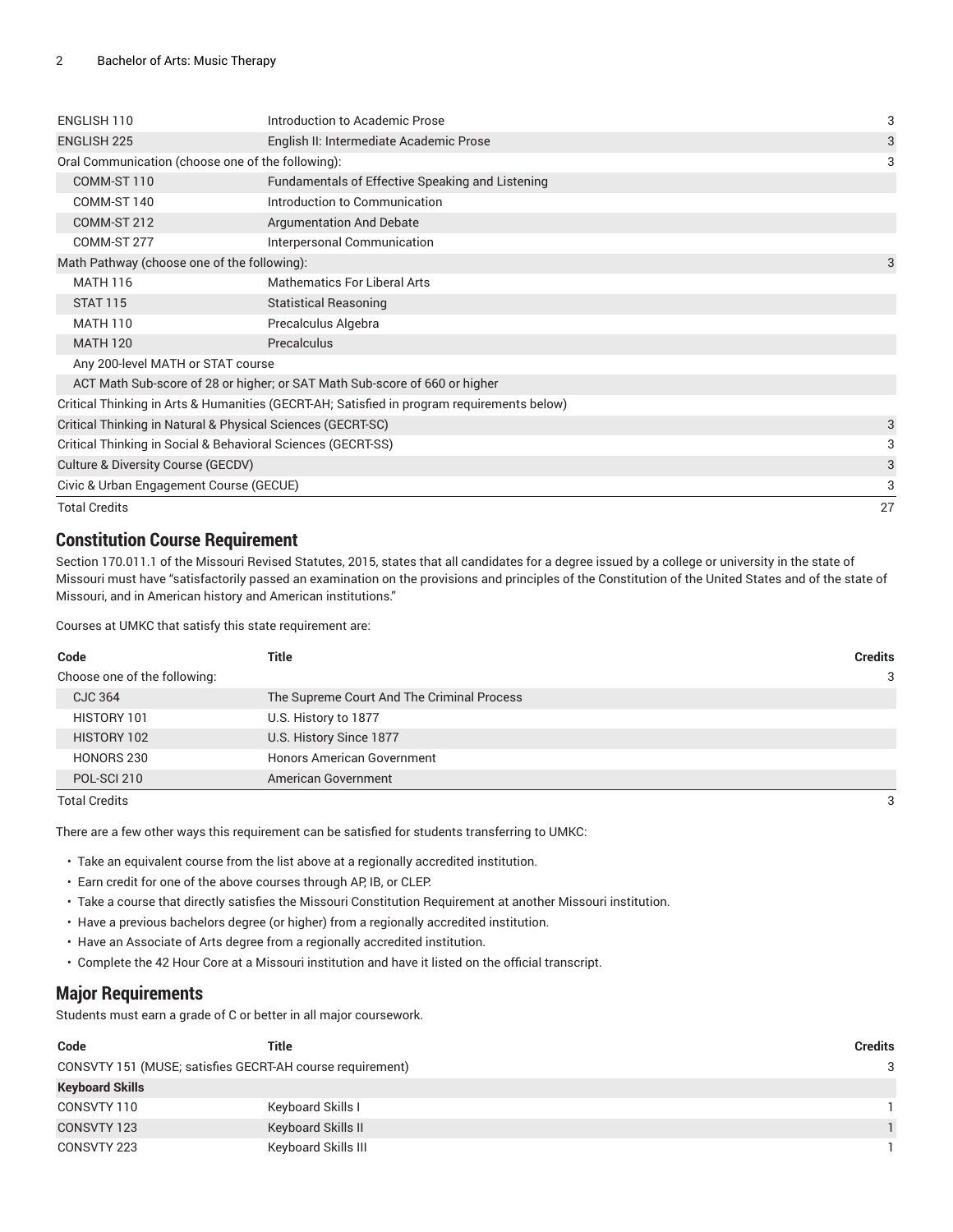| <b>Applied Lessons and Studio</b>                           |                                                                       |                         |  |
|-------------------------------------------------------------|-----------------------------------------------------------------------|-------------------------|--|
| Instrument 101 or Instrument 101J (Freshman Instrument I)   |                                                                       |                         |  |
| Instrument 102 or Instrument 102J (Freshman Instrument II)  |                                                                       |                         |  |
| Instrument 201 or Instrument 201J (Sophomore Instrument I)  |                                                                       |                         |  |
| Instrument 202 or Instrument 202J (Sophomore Instrument II) |                                                                       | $\overline{2}$          |  |
| Instrument 300 or Instrument 300J (Studio-4 semesters)      |                                                                       |                         |  |
| <b>Musicianship</b>                                         |                                                                       |                         |  |
| CONSVTY 141                                                 | Musicianship I                                                        | 4                       |  |
| CONSVTY 142                                                 | Musicianship II                                                       | 4                       |  |
| CONSVTY 241                                                 | Musicianship III                                                      | 4                       |  |
| CONSVTY 242                                                 | Musicianship IV                                                       | $\overline{4}$          |  |
| <b>Music History and Literature</b>                         |                                                                       |                         |  |
| CONSVTY 351                                                 | History of Music in Western Civilization I                            | 3                       |  |
| CONSVTY 352                                                 | History of Music in Western Civilization II                           | 3                       |  |
| <b>Technique</b>                                            |                                                                       |                         |  |
| CONSVTY 315                                                 | Music Therapy Piano Techniques                                        | 2                       |  |
| CONSVTY 316                                                 | Music Therapy Guitar Techniques                                       | $\sqrt{2}$              |  |
| CONSVTY 373G                                                | Instrumental Techniques Guitar                                        | 1                       |  |
| CONSVTY 379A                                                | Music Therapy Clinical Applications - Group Leading Techniques        | $\overline{c}$          |  |
| CONSVTY 379B                                                | Music Therapy Clinical Applications - Music Therapy Interventions     | $\sqrt{2}$              |  |
| CONSVTY 379C                                                | Music Therapy Clinical Applications: Music Therapy Singing Techniques | $\mathbf{1}$            |  |
| CONSVTY 379D                                                | Music Therapy Clinical Applications - Music Therapy Repertoire        | 1                       |  |
| Ensemble (4 semesters from the following)                   |                                                                       | $\overline{\mathbf{4}}$ |  |
| CONSVTY 303B                                                | Jazz Band                                                             |                         |  |
| CONSVTY 303G                                                | Jazz Orchestra                                                        |                         |  |
| CONSVTY 302                                                 | Orchestra                                                             |                         |  |
| CONSVTY 306A                                                | <b>Conservatory Wind Ensemble</b>                                     |                         |  |
| CONSVTY 307B                                                | <b>UMKC Choral Union</b>                                              |                         |  |
| CONSVTY 306C                                                | Wind Symphony                                                         |                         |  |
| CONSVTY 307C                                                | <b>Conservatory Singers</b>                                           |                         |  |
| CONSVTY 308A                                                | <b>Conservatory Concert Choir</b>                                     |                         |  |
| <b>Clinical Foundations</b>                                 |                                                                       |                         |  |
| <b>Music Therapy</b>                                        |                                                                       |                         |  |
| CONSVTY 138                                                 | <b>Music Therapy Foundations</b>                                      | 2                       |  |
| CONSVTY 317                                                 | Music Therapy Improvisation                                           | 3                       |  |
| CONSVTY 344                                                 | Anatomy for Music Therapy Practice                                    | 2                       |  |
| <b>CONSVTY 395</b>                                          | <b>Clinical Foundations I</b>                                         | 3                       |  |
| CONSVTY 396                                                 | <b>Clinical Foundations II</b>                                        | 3                       |  |
| CONSVTY 410                                                 | Internship                                                            | $\mathbf{1}$            |  |
| CONSVTY 410A                                                | Advanced Music Therapy Principles and Applications                    | 3                       |  |
| CONSVTY 407A                                                | Music Therapy Principles and Applications                             | 3                       |  |
| CONSVTY 435                                                 | Psychological Foundations of Music                                    | 3                       |  |
| PSYCH <sub>210</sub>                                        | <b>General Psychology</b>                                             | 3                       |  |
| <b>Electives</b>                                            |                                                                       |                         |  |
| Electives (Psychology or counseling)                        |                                                                       | 9                       |  |
| Electives (Non-music)                                       |                                                                       |                         |  |
| <b>Total Credits</b>                                        |                                                                       | 92                      |  |

1

BASSOON, CELLO, CLARINET, Euphonium (EUPHNM), FLUTE, GUITAR, HORN, OBOE, Percussion (PERCSN), PIANO, Saxophone (SAXOPH), String Bass (STR-BASS), Trombone (TROMB), TRUMPET, TUBA, VIOLA, VIOLIN, VOICE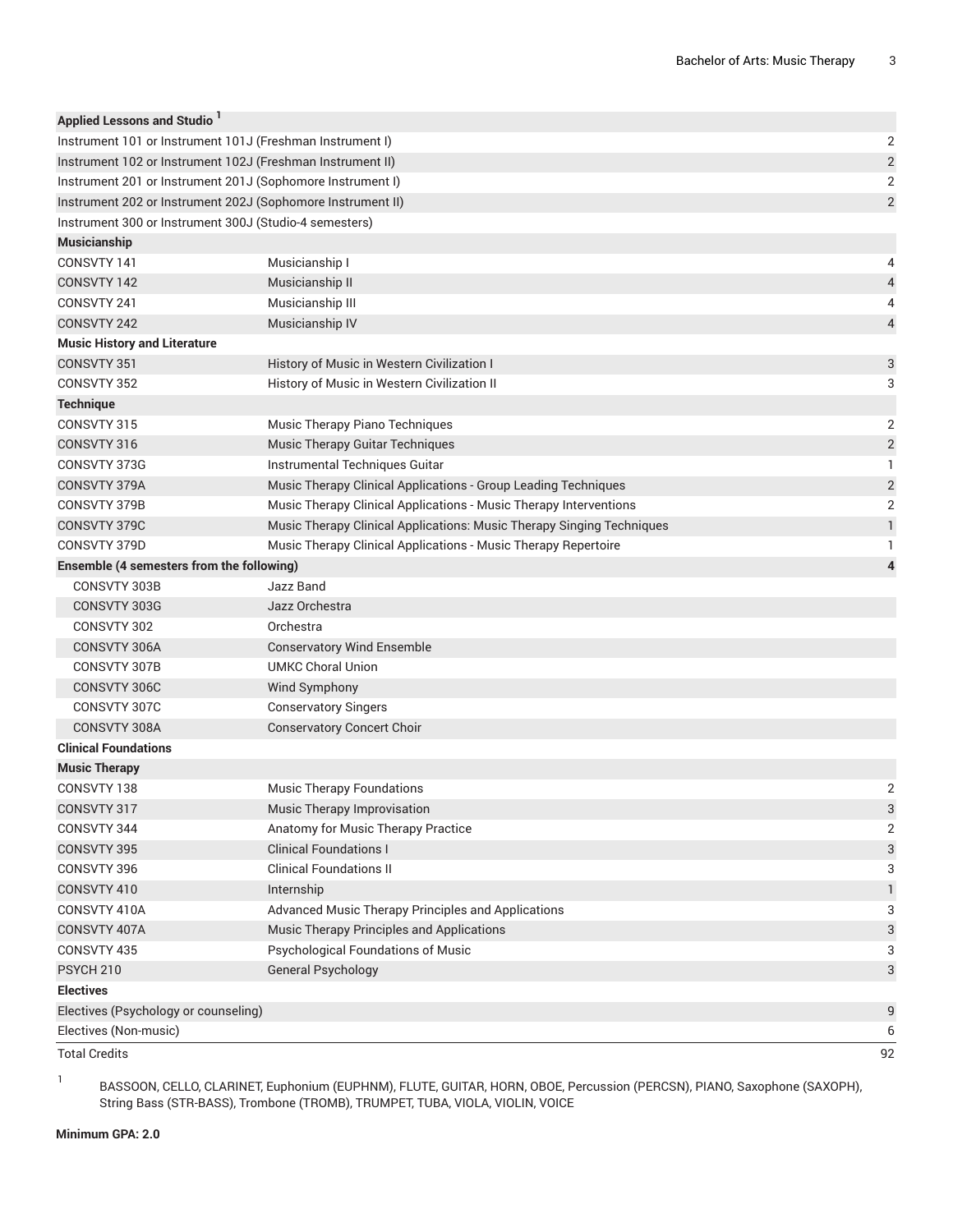#### **Total Credit Hours: 122**

## **Tools for Planning and Fulfilling Academic Requirements**

UMKC's Major Maps are detailed, semester by semester plans that lead a student to complete all degree requirements within four years. Plans include benchmarks and critical courses by term that assist a student's evaluation of progress and major "fit". In order to ensure that the appropriate courses are taken, students are encouraged to consult with the undergraduate advisor for this major. Please see the tab above to view the major map for this program.

UMKC's [Transfer](https://www.umkc.edu/admissions/transfer-guides.html) Guides [\(https://www.umkc.edu/admissions/transfer-guides.html](https://www.umkc.edu/admissions/transfer-guides.html)) provide detailed guidance on recommended transfer coursework, plans of study, transfer timelines, and transfer contact information. To ensure a seamless transfer experience, students are encouraged to work with both their community college advisor and a UMKC advisor when planning their coursework.

UMKC's [PlanMyDegree](https://www.umkc.edu/registrar/academic-programs/plan-my-degree.html) 'Audit' ([https://www.umkc.edu/registrar/academic-programs/plan-my-degree.html\)](https://www.umkc.edu/registrar/academic-programs/plan-my-degree.html) degree audit system provides an individual evaluation of all degree requirements (General Education, Degree Specific, Major Specific, etc.) for students' officially recorded (Office of Registration and Records) and "what if" exploratory plans of study. This evaluation is used to certify all graduation requirements.

UMKC's [PlanMyDegree](https://www.umkc.edu/registrar/academic-programs/plan-my-degree.html) 'Plans' [\(https://www.umkc.edu/registrar/academic-programs/plan-my-degree.html\)](https://www.umkc.edu/registrar/academic-programs/plan-my-degree.html) degree planning tool enables students to develop a personalized semester by semester plan of study towards completion of degree requirements for student's officially recorded (Office of Registration and Records) and "what if" exploratory plans of study. Update and edit your full plan to degree completion each term and confirm accuracy each semester with your Academic Advisor(s).

## **Major Map Four Year Graduation Plan - Courses & Critical Benchmarks for First Time College Students:**

UMKC's Major Maps are detailed, undergraduate four-year course outlines that inform students on the classes they should take and when to take them. Outlines are updated yearly. Graduate students should visit their program's individual school for program outlines.

The following is a sample course of study. Your path to graduation may vary based on factors such as college credit you earned while in high school, transfer work from other institutions of higher learning, and placement in Mathematics. You are responsible for checking prerequisites to any courses. It is the Student's responsibility to ensure that all program requirements are met. This guide is not a substitute for academic advisement.

#### **First Year**

| <b>Fall Semester</b>        | <b>Credits</b> | <b>Spring Semester</b> | <b>Credits</b> |
|-----------------------------|----------------|------------------------|----------------|
| CONSVTY 141 <sup>CC</sup>   |                | 4 CONSVTY 142CC        | 4              |
| CONSVTY 110CC               |                | 1 CONSVTY 123CC        | $\mathbf{1}$   |
| Instrument 101              |                | 2 Instrument 102       | 2              |
| Instrument 300              |                | 0 Instrument 300       | $\mathbf{0}$   |
| <b>CONSVTY 3XX Ensemble</b> |                | 1 CONSVTY 3XX Ensemble |                |
| CONSVTY 138                 |                | 2 CONSVTY 373G         | $\mathbf{1}$   |
| <b>GEFSE 101</b>            |                | 3 CONSVTY 151          | 3              |
| ENGLISH 110                 |                | 3 ENGLISH 225          | 3              |
|                             | 16             |                        | 15             |
| <b>Second Year</b>          |                |                        |                |
| <b>Fall Semester</b>        | <b>Credits</b> | <b>Spring Semester</b> | <b>Credits</b> |
| CONSVTY 241 <sup>CC</sup>   |                | 4 CONSVTY 242          | 4              |
| CONSVTY 223CC               |                |                        |                |
|                             |                | 1 CONSVTY 315          | $\overline{2}$ |
| Instrument 201              |                | 2 Instrument 202       | 2              |
| Instrument 300              |                | 0 Instrument 300       | $\mathbf{0}$   |
| <b>CONSVTY 3XX Ensemble</b> |                | 1 CONSVTY 3XX Ensemble |                |
| CONSVTY 316                 |                | 2 CONSVTY 317          | 3              |
| CONSVTY 379A                |                | 2 CONSVTY 379B         | 2              |
| COMM-ST 110, 277, or 140    |                | 3 MATH 116 or STAT 115 | 3              |